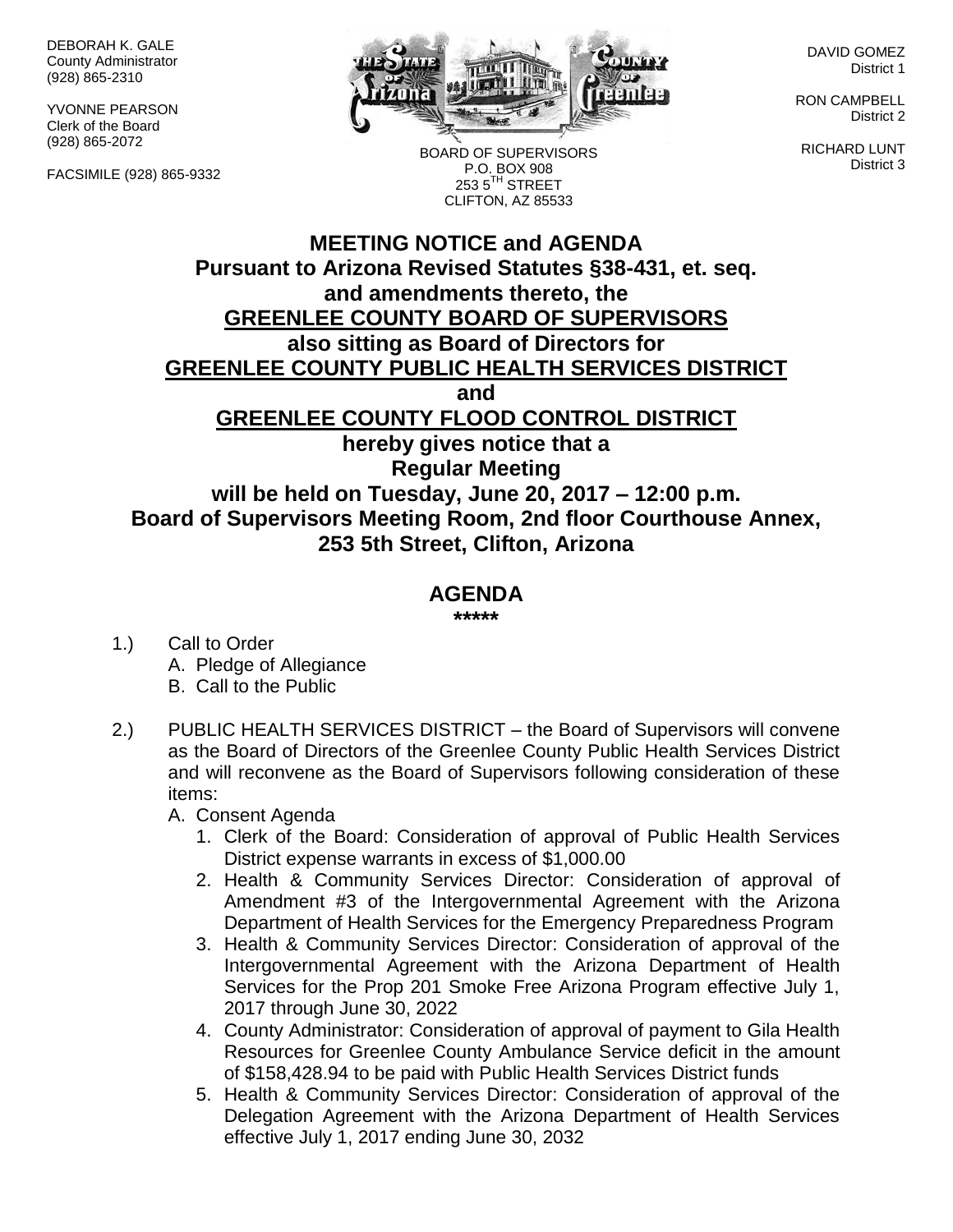- 3.) FLOOD CONTROL DISTRICT the Board of Supervisors will convene as the Board of Directors of the Greenlee County Flood Control District and will reconvene as the Board of Supervisors following consideration of these items:
	- A. Consent Agenda
		- 1. Clerk of the Board: Consideration of approval of Flood Control District expense warrants in excess of \$1,000.00
- 4.) Ed Holloway, Jr., Clifton Ranger, Apache-Sitgreaves National Forest A. Ranger District Update
- 5.) Consideration of the request by Freeport-McMoRan Morenci Operations for a public display of fireworks for the  $4<sup>th</sup>$  of July Celebration which will be under the direction of the Morenci Fire Association
- 6.) Tim Sumner, Sheriff
	- A. Consideration of approval of draft letter to terminate the Duncan Town Hall Space for Greenlee County Sheriff's Substation Lease Agreement
	- B. Consideration of approval to amend Agenda item #7(I) decision from the February 7, 2017 Board of Supervisors meeting regarding the removal of damaged confiscated vehicles
- 7.) Philip Ronnerud, County Engineer/Planning Director
	- A. Campbell Blue Bridge Update
	- B. South Annex Update
- 8.) Consideration of approval of Change Order approval process for South Annex building project
- 9.) Consideration of approval of payment process for South Annex building project
- 10.) Consideration of appointment of the 2017 National Association of Counties voting delegate and alternate (Voting Credentials)
- 11.) Consideration of approval of Greenlee County Personnel Policy #106 Sick Leave to bring the County into compliance with the minimum wage law and the required sick leave allowance for seasonal and temporary personnel
- 12.) Consideration of approval of Greenlee County Personnel Policy #114 Pay Plan to bring the County into compliance with the minimum wage law
- 13.) Discussion/Action regarding options for reimbursement of excess retirement plan contributions and interest for Elected Officials and Public Safety Personnel
- 14.) Consideration of approval of submission of comments on the rewrite of the 2015 "Waters of the United States" rule under the requirements of Executive Order 13132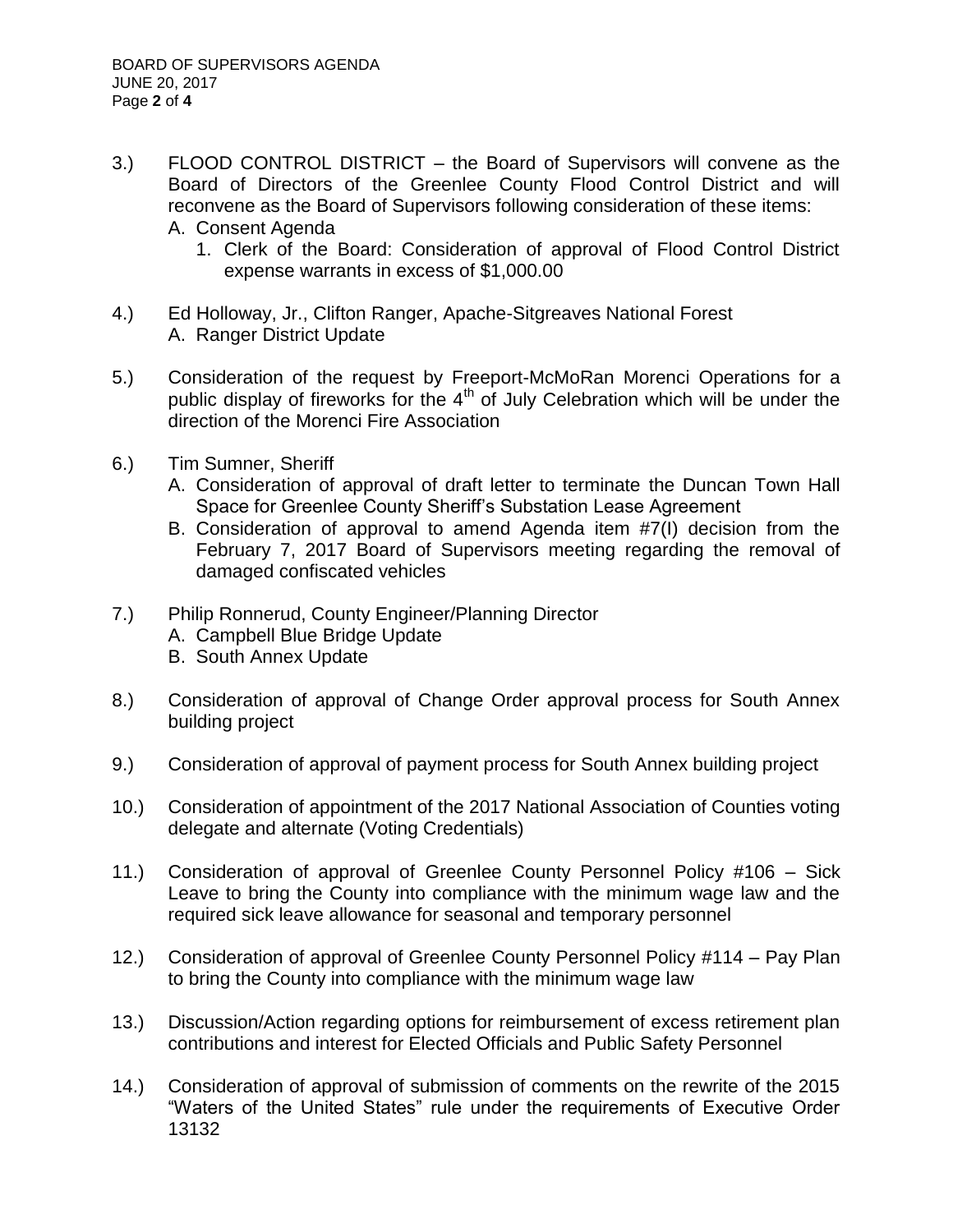- 15.) Kay Gale, County Administrator
	- A. County and State budget and legislative issues
	- B. Calendar of Events
- 16.) Consent Agenda
	- A. Clerk of the Board: Consideration of approval of minutes to previous meetings: 05/08/2017; 06/06/2017
	- B. Clerk of the Board: Consideration of approval of expense warrants in excess of \$1,000.00 – Voucher 1083
	- C. Chief Finance Officer: Consideration of approval of general fund loans in the amount of \$14,505.71 to be reimbursed upon receipt of funds: Fund 146 - \$490.59; Fund 159 - \$71.47; Fund 186 - \$1269.69; Fund 195 - \$926.87; Fund 219 - \$6738.98; Fund 243 - \$3041.17; Fund 601 - \$1966.94
	- D. County Attorney: Consideration of approval of Employee Transaction Form D. Madrigal, Legal Secretary
	- E. County Sheriff: Consideration of approval of Employee Transaction Form C. Cota, Part time Control Room Operator
	- F. Elections Director: Consideration of appointment of Republican Precinct Committeeman – Barbara Marks, Precinct 2 – Blue
	- G. Clerk of the Board: Consideration of approval of the Appropriation of County Funds for Fiscal Year 2017/2018 for the conduct of Cooperative Extension programs in Greenlee County in the amount of \$22,307.00 to be paid with general funds
	- H. Emergency Management Coordinator: Consideration of approval of the Sheriff's Department Communications Service Agreement with Motorola in the amount of \$44,449.40 for fiscal year 2017/2018 to be paid with Emergency Management Grant funds
	- I. Emergency Management Coordinator: Consideration of approval of the Sheriff's Department Communications Service Agreement with Canyon State Wireless in the amount of \$29,643.32 to be paid with Emergency Management Grant funds
	- J. Emergency Management Coordinator: Consideration of approval of the Public Works Department Communications Service Agreement with Canyon State Wireless in the amount of \$11,670.00 to be paid with Emergency Management Grant funds
	- K. County Engineer: Consideration of approval of engineering services by Caruso Turley Scott Structural Engineers for structural engineering of the Courthouse Annex in an amount not to exceed \$10,500.00 to be paid with budgeted capital improvement funds
	- L. County Sheriff: Consideration of approval of the Arizona Criminal Justice Commission Drug, Gang, and Violent Crime Control Grant for fiscal year 2017/2018 in the amount of \$30,400.00 requiring matching funds in the amount of \$7,600.00 to be paid with budgeted general funds
	- M. County Sheriff: Consideration of approval of the United Way of Graham County Grant application to purchase a drug detection K9 in the amount of \$17,500.00
	- N. Superior Court Judge: Consideration of approval of the fiscal year 2017/2018 AZTEC Field Trainer Grant application in the amount of \$25,000.00